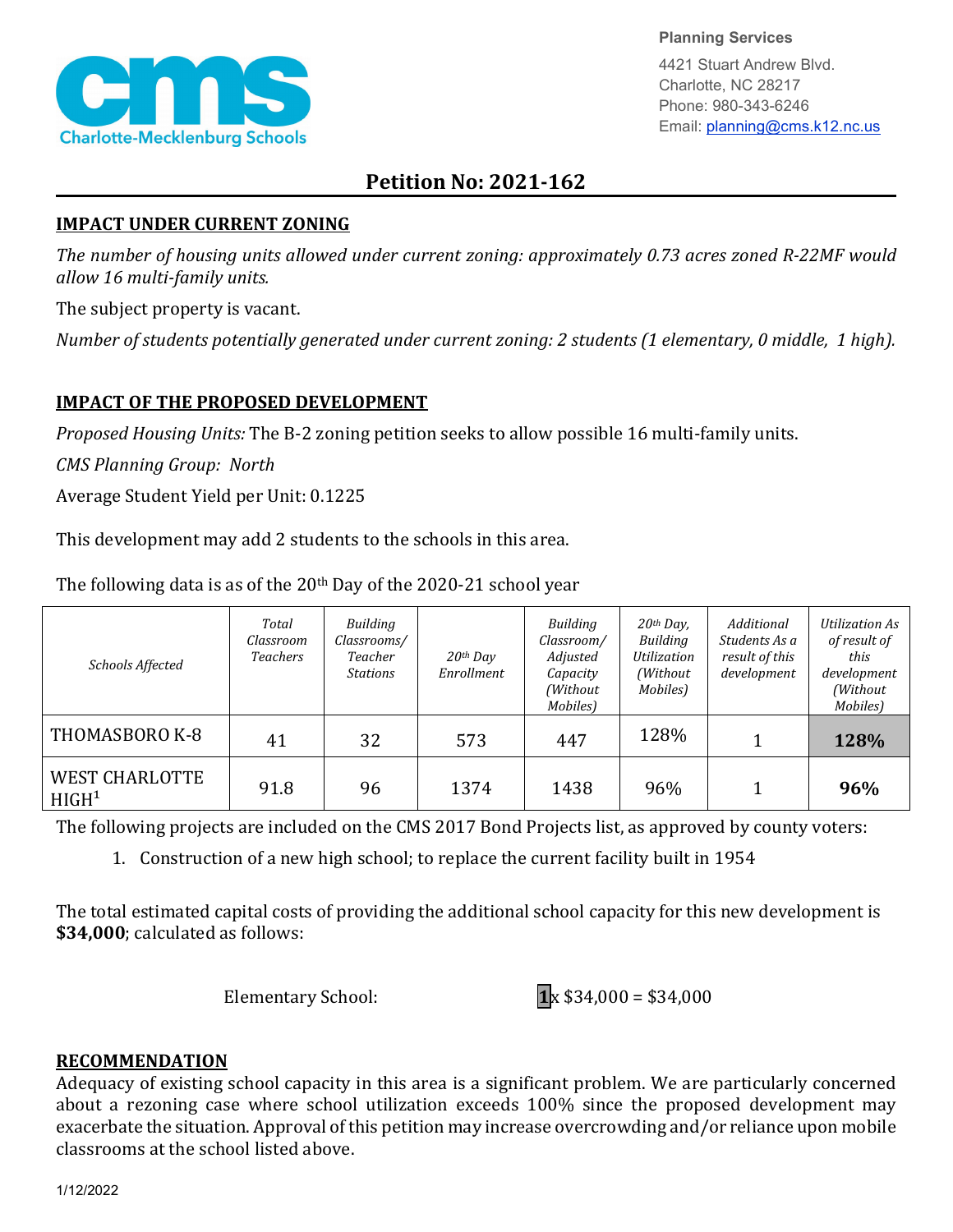

**Planning Services** 4421 Stuart Andrew Blvd. Charlotte, NC 28217 Phone: 980-343-6246 Email: planning@cms.k12.nc.us

Applicants are encouraged to contact us in advance of their project submittals to inform CMS of their prospective impacts and discuss mitigation alternatives.

| <b>Planning</b> |                 | Projected        |                                             | <b>Approval</b> |
|-----------------|-----------------|------------------|---------------------------------------------|-----------------|
| Group           | <b>Petition</b> | <b>Students</b>  | <b>Petitioner</b>                           | <b>Date</b>     |
| North           | 2018-116        | 3                | JDSI, LLC                                   | 2019-01-22      |
| North           | 2018-115        | 42               | JDSI, LLC                                   | 2019-02-18      |
| North           | 2018-134        | 39               | <b>HHHunt</b>                               | 2019-03-18      |
| North           | 2018-140        | 11               | Profile Management LLC                      | 2019-03-18      |
| North           | 2019-010        | 111              | JDSI, LLC                                   | 2019-04-15      |
| North           | 2018-132        | 33               | <b>Alliance Residential Company</b>         | 2019-05-20      |
| North           | 2018-128        | 16               | James Poutier                               | 2019-09-16      |
| North           | 2019-039        | 131              | Dependable Development, Inc.                | 2019-09-16      |
| North           | 2019-061        | 35               | Davis Development, Inc.                     | 2019-10-21      |
| North           | 2019-078        | 162              | <b>Charter Properties, Inc</b>              | 2019-11-18      |
| North           | 2019-032        | 74               | US Developments, Inc                        | 2019-11-18      |
| North           | 2018-092        | 32               | <b>Contravest Development Partners, LLC</b> | 2019-12-16      |
| North           | 2019-071        | 162              | FH 1524 Sunset Road, LLC                    | 2019-12-20      |
| North           | 2019-072        | 104              | Ardent Acquisitions, LLC                    | 2019-12-21      |
| North           | 2019-108        | 22               | J.S. & Associates                           | 2019-12-24      |
| North           | 2019-131        | 18               | <b>Red Cedar Capital Partners</b>           | 2020-01-21      |
| North           | 2019-137        | 16               | <b>Kinger Homes</b>                         | 2020-01-21      |
| North           | 2019-105        | 25               | The Greenstone Group, LLC                   | 2020-02-17      |
| North           | 2019-151        | 37               | Longbranch Development                      | 2020-02-17      |
| North           | 2019-144        | 22               | York Acquisitions, LLC                      | 2020-03-16      |
| North           | 2019-157        | 35               | <b>ABP Development LLC</b>                  | 2020-03-16      |
| North           | 2019-164        | $\overline{2}$   | PDAN Holdings, LLC                          | 2020-03-16      |
| North           | 2019-169        | 32               | Thompson Thrift                             | 2020-03-16      |
| North           | 2019-181        | 9                | Woda Cooper Development, Inc                | 2020-05-18      |
| North           | 2020-008        | 10               | RK Investments Charlotte, LLC               | 2020-06-15      |
| North           | 2019-177        | 23               | <b>Encore Real Estate</b>                   | 2020-07-20      |
| North           | 2020-012        | 34               | Bowman Sumner, LLC                          | 2020-07-20      |
| North           | 2019-160        | 83               | Meritage Homes of the Carolinas, Inc        | 2020-08-10      |
| North           | 2019-168        | 41               | <b>Suncrest Real Estate and Land</b>        | 2020-09-21      |
| North           | 2019-184        | $\boldsymbol{0}$ | <b>Taft Mills Group</b>                     | 2020-09-21      |
| North           | 2020-048        | 52               | <b>Flournoy Development Group</b>           | 2020-09-21      |
| North           | 2020-051        | 15               | M/I Homes of Charlotte, LLC                 | 2020-09-21      |
| North           | 2020-035        | 80               | <b>CCP University LLC</b>                   | 2020-10-19      |
| North           | 2020-055        | 36               | RangeWater Real Estate                      | 2020-10-19      |

In the North Planning Group, the projected student impact from approved rezonings from November 2018 to October 2021 is 2258 students.